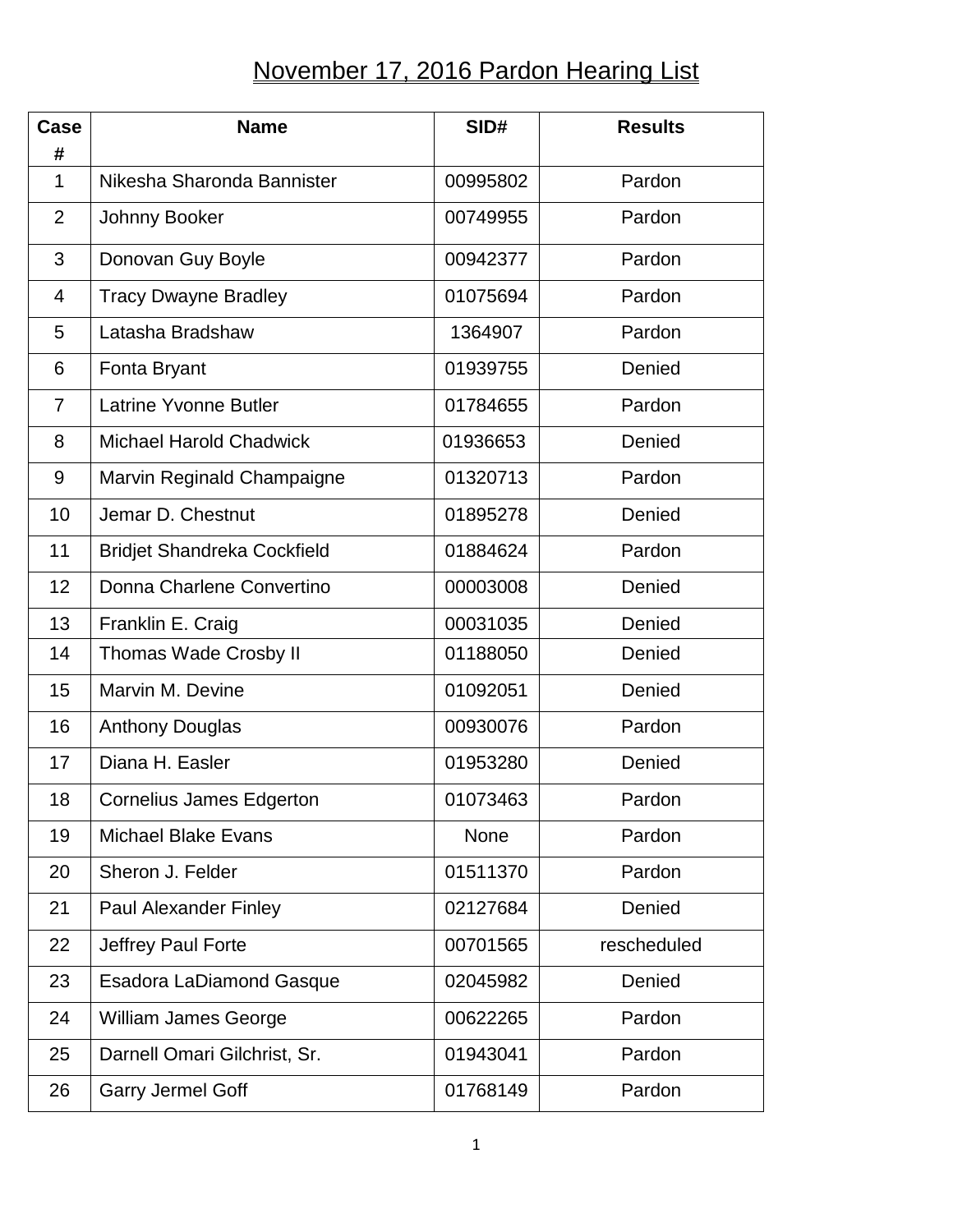## November 17, 2016 Pardon Hearing List

| 27 | Lanisha Dayne Janita Gordon (Harper) | 00741143 | Pardon             |
|----|--------------------------------------|----------|--------------------|
| 28 | Bobby E. Goss                        | 00374307 | Pardon             |
| 29 | <b>Shametra Niche' Hall</b>          | 01056483 | Pardon             |
| 30 | <b>Torrance Hargrove</b>             | 00574945 | Denied             |
| 31 | James T. Harlin                      | 00291637 | Pardon             |
| 32 | Alfred Jackson                       | 00062711 | Pardon             |
| 33 | Nakenya James (Robinson)             | 01386927 | Pardon             |
| 34 | <b>Bradley Kirk Jenkins</b>          | 00996241 | Pardon             |
| 35 | David Edward Jennings                | 00743130 | Denied             |
| 36 | Jay Jennings                         | 01067045 | Pardon             |
| 37 | Margaret Miller Johnson              | 00317180 | Denied             |
| 38 | Nathan Johnson                       | 01319865 | Denied             |
| 39 | Tracy Yolanda Johnson (Cason)        | 00606433 | Denied             |
| 40 | Ronnie Jeremiah Lee                  | 01743599 | Pardon             |
| 41 | <b>Dennis Matthew Leonard</b>        | 01220239 | <b>Rescheduled</b> |
| 42 | <b>Elaine Dinkins Leonard</b>        | 00197219 | Pardon             |
| 43 | <b>Thomas Milvie Lewis</b>           | 10529679 | Denied             |
| 44 | Harold W. Long                       | 01722597 | Pardon             |
| 45 | <b>Wilhelmina Lowery</b>             | 01519008 | Denied             |
| 46 | David Ardis Mattox                   | 00202142 | Denied             |
| 47 | <b>Rosemary Elizabeth McCoy</b>      | 01938320 | Pardon             |
| 48 | George McDowell, Jr.                 | 00809684 | Denied             |
| 49 | <b>Phillip Matthew McLane</b>        | 00182059 | Denied             |
| 50 | <b>Rex Heath Meade</b>               | 01899234 | Pardon             |
| 51 | <b>Matthew Pierce</b>                | 00993079 | Denied             |
| 52 | James Elvington Richardson           | 01128381 | Denied             |
| 53 | <b>Jason Armistead Sadler</b>        | 01522960 | Pardon             |